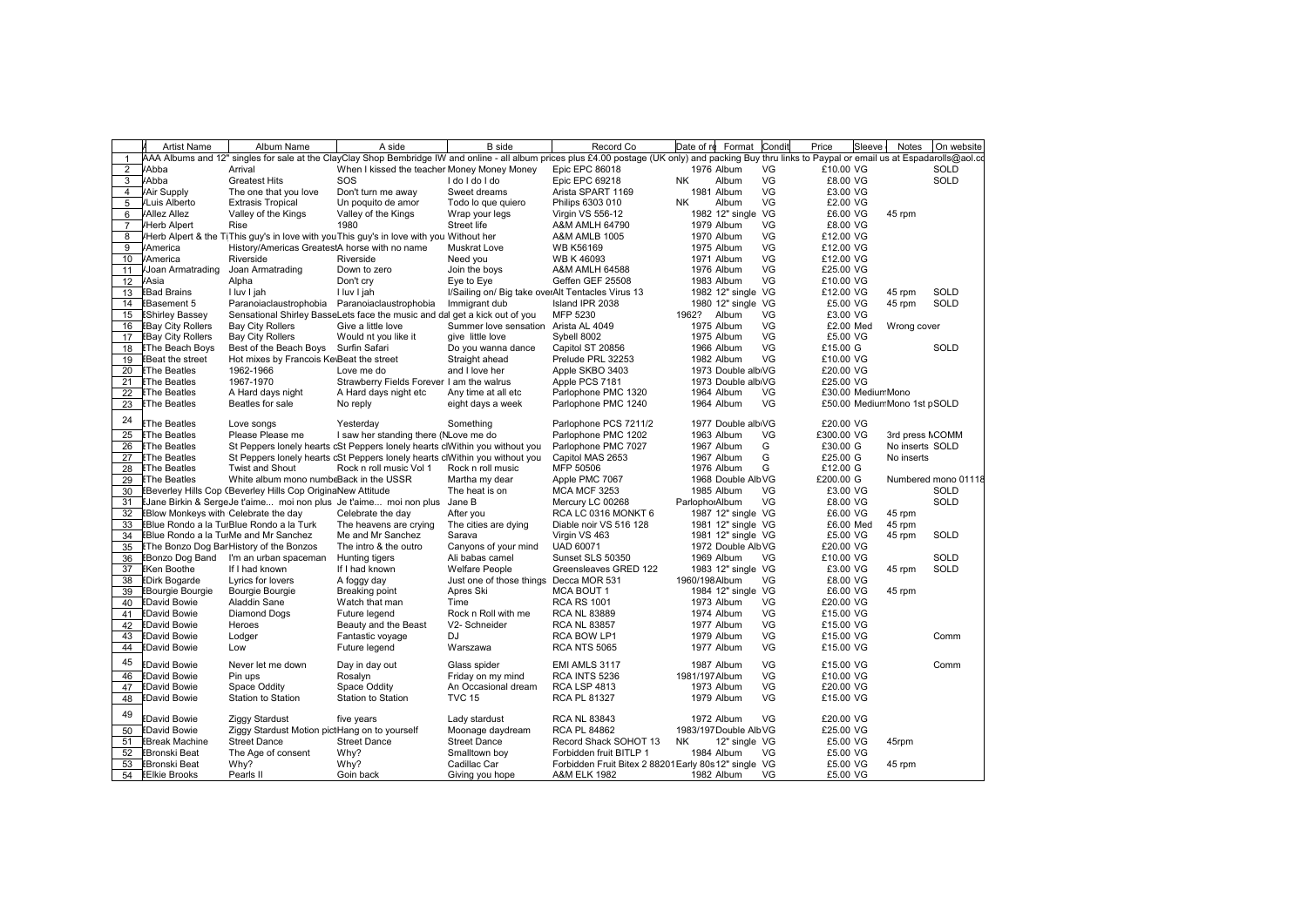|     | <b>Artist Name</b>                         | Album Name                                                             | A side                                                                  | <b>B</b> side                               | Record Co                 | Format<br>Date of re      | Condit     | Price       | Sleeve | Notes  | On website              |
|-----|--------------------------------------------|------------------------------------------------------------------------|-------------------------------------------------------------------------|---------------------------------------------|---------------------------|---------------------------|------------|-------------|--------|--------|-------------------------|
| 55  | <b>EEIkie Brooks</b>                       | Two days away                                                          | Love potion No 9                                                        | Mojo Hannah                                 | AML 68409                 | 1977 Album                | VG         | £5.00 VG    |        |        |                         |
| 56  | <b>EU.Brown</b>                            | <b>Black Star Liner</b>                                                | <b>Black Star Liner</b>                                                 | River John Mountain                         | Virgin VOLE 4             | 1978 12" single VG        |            | £6.00 VG    |        | 45 rpm | SOLD                    |
| 57  | <b>EArthur Brown</b>                       | Crazy World of Arthur Bro Prelude                                      |                                                                         | Child                                       | Track 612 005 Mono Signed | 1968 Album                | VG         | £150.00 VG  |        |        | Signed on cover by Arth |
| 58  | <b>EArthur Brown</b>                       | Dance                                                                  | We've gotta get out of this Dance                                       |                                             | Gull GULP.1008            | 1975 Album                | VG         | £10.00 VG   |        |        |                         |
| 59  | <b>EDennis Brown</b>                       | Halfway up                                                             | Halfway up halfway down Weep & Moan                                     |                                             | <b>A&amp;M AMSX 8250</b>  | 1979 12" single VG        |            | £10.00 VG   |        | 45 rpm |                         |
| 60  | <b>EDennis Brown</b>                       | <b>Slave Driver</b>                                                    | <b>Slave Driver</b>                                                     | Dub Driver                                  | Laser LAS 20 T            | 1979 12" single VG        |            | £12.00 VG   |        | 45 rpm |                         |
| 61  |                                            | EThe Dave Brubeck (Countdown Time in outer Its a raggy Waltz           |                                                                         | Castilian drums                             | Columbia CS 8575          | 1959 Album                | VG         | £15.00 VG   |        |        |                         |
| 62  |                                            | <b>EThe Dave Brubeck (Jazz goes to college</b>                         | Balcony rock                                                            | Take the A train                            | Columbia 88697269441CL 56 | 1962 Album                | VG         | £20.00 VG   |        |        |                         |
| 63  | <b>EThe Dave Brubeck (Time Changes</b>     |                                                                        | Iberia                                                                  | Elementals                                  | <b>CBS CS 8927</b>        | <b>NK</b><br>Album        | VG         | £10.00 VG   |        |        |                         |
| 64  | <b>EThe Dave Brubeck (Time Further Out</b> |                                                                        | Its a raggy Waltz                                                       | Far from drums                              | CBS SBPG 62078            | 1959 Album                | VG         | £15.00 VG   |        |        |                         |
| 65  | <b>EThe Dave Brubeck (Time Out</b>         |                                                                        | <b>Blue Rondo</b>                                                       | Three to get ready                          | Columbia 88697269441      | 1959/201Album             | VG         | £8.00 VG    |        |        |                         |
| 66  | <b>EThe Dave Brubeck (Time Out</b>         |                                                                        | <b>Blue Rondo</b>                                                       | Three to get ready                          | CBS BPG 62068             | 1959 Album                | VG         | £25.00 VG   |        |        |                         |
| 67  | <b>EKate Bush</b>                          | The Whole story                                                        | Wuthering heights                                                       | Running up that hill                        | EMI KBTV1                 | 1986 Album                | VG         | £3.00 Med   |        |        |                         |
| 68  | <b>EDonald Byrd</b>                        | Donald Byrd's Best                                                     | <b>Black Byrd</b>                                                       | Change                                      | Blue Note BN - LA 700     | 1975 Album                | VG         | £8.00 VG    |        |        |                         |
| 69  |                                            | (Lloyd Campbell & SThe closer I get to you                             | The closer I get to you                                                 | The closer I get to you                     | Blue inc INC3             | 1978 12" single VG        |            | £10.00 VG   |        | Great  |                         |
| 70  | <b>(Jim Capaldi</b>                        | One man mission                                                        | One man mission of love                                                 | Young savages                               | WEA 251 350               | 1984 Album                | VG         | £2.00 VG    |        |        |                         |
| 71  | <b>The Carpenters</b>                      | Horizon                                                                | Aurora                                                                  | Solitaire                                   | A&M AMLK 64530            | 1975 Album                | VG         | £10.00 VG   |        |        |                         |
| 72  | <b>(The Carpenters</b>                     | The Singles 1969 - 1973 Yesterday once more                            |                                                                         | We've only just begun                       | A&M AMLH 63601            | 1973 Album                | VG         | £10.00 VG   |        |        |                         |
| 73  | The Carpenters                             | Yesterday once more                                                    | Yesterday once more                                                     | I want you back in my life A&M SING 1       |                           | Double AlbVG<br><b>NK</b> |            | £15,00 VG   |        |        |                         |
| 74  | The Jimmy Castor EButt of course           |                                                                        | E-Man Boogie                                                            | Potential                                   | <b>WEA K50120</b>         | 1975 Album                | VG         | £15.00 VG   |        |        |                         |
| 75  | (Ray Charles                               | Ray CharlesGreatest hiThem that got                                    |                                                                         | Hit the road Jack                           | <b>HMV CLP 1626</b>       | 1962 Album                | VG         | £12.00 VG   |        |        |                         |
| 76  | The Chi-Lites)                             | The very best of the Chi-litYou don't have to go                       |                                                                         | Have you seen her                           | Brunswick BRLS 3023       | 1976 Album                | VG         | £5.00 VG    |        |        |                         |
| 77  | (Chic                                      | C'est Chic                                                             | <b>Chic Cheer</b>                                                       | I want your love                            | Atlantic K50565           | 1978 Album                | VG         | £15.00 VG   |        |        |                         |
| 78  |                                            | Chitty Chitty Bang EMusic from Chitty Chitty B:Chitty Chitty Bang Bang |                                                                         | The roses of success                        | MFP 1281                  | 1968 Album                | VG         | £3.00 VG    |        |        |                         |
|     |                                            |                                                                        |                                                                         |                                             |                           |                           |            |             |        |        |                         |
| 79  | Eric Clapton                               | 461 Ocean Boulevard                                                    | Motherless children                                                     | I can't hold out much loncRSO 2479 118      |                           | 1974 Album                | VG         | £15.00 VG   |        |        |                         |
| 80  | (Eric Clapton                              | Behind the Mask                                                        | Behind the Mask                                                         | Grand Illusions                             | Duck W8461                | 1986 12" single VG        |            | £5.00 VG    |        | 45 rpm |                         |
| 81  | (Eric Clapton                              | Journeyman                                                             | Pretending                                                              | No alibis                                   | Reprise WX 322            | 1989 Album                | VG         | £15.00 VG   |        |        |                         |
| 82  | (Petula Clark                              | These are my songs Pet CThis is my song                                |                                                                         | Don't sleep in the subwayPye NPL 18197      |                           | 1967                      | VG         | £10.00 VG   |        |        |                         |
| 83  | (Cloud                                     | Free to fly                                                            | <b>Living Stones</b>                                                    | The Lord by wisdom                          | Kingsway Dove 16          | 1975 Album                | VG         | £12.00 VG   |        |        |                         |
| 84  | (Cloud                                     | <b>Watered Garden</b>                                                  | As eternity begins                                                      | I will sing unto the Lord Kingsway Dove 44  |                           | 1977 Album                | VG         | £20.00 VG   |        |        |                         |
| 85  | (Billy Cobham                              | Spectrum                                                               | Quadrant 4                                                              | <b>Stratus</b>                              | Atlantic                  | 1973 Album                | VG         | £15.00 VG   |        |        |                         |
| 86  | (Joe Cocker                                | Luxury you can afford                                                  | Fun time                                                                | I know you don't want meAsylum 6E-145       |                           | 1978 Album                | VG         | £5.00 VG    |        |        |                         |
| 87  | <b>(Joe Cocker</b>                         | Mad dogs and EnglishmerHonky tonk woman                                |                                                                         | Feelin' alright                             | A&M AMLS 6002             | 1970 Double albiVG        |            | £12.00 VG   |        |        |                         |
| 88  | (Phil Collins                              | One more night                                                         | One more night                                                          | I like the way                              | Virgin VS 75512           | 1985 12" single VG        |            | £5.00 VG    |        |        |                         |
| 89  | <b>Colosseum</b>                           | Those who are about to diWalking in the park                           |                                                                         | Beware the ides of MarchFontana STL.5510    |                           | 1969 Album                | VG         | £15.00 Poor |        |        |                         |
| 90  | <b>(Alice Cooper</b>                       |                                                                        | Welcome to my nightmareWelcome to my nightmare Department of youth      |                                             | Anchor ANCL 2011          | 1975 Album                | G          | £5.00 G     |        |        |                         |
| 91  | (Randy Crawford                            | Secret Combination                                                     | You might need somebodyRio de Janeira Blue                              |                                             | <b>WB K 56904</b>         | 1981 Album                | VG         | £6.00 Med   |        |        |                         |
| 92  | <b>(The Crusaders</b>                      | Those Southern Knights Spiral                                          |                                                                         | and then there was the BABCL 5164           |                           | 1976 Album                | VG         | £12.00 VG   |        |        |                         |
| 93  | Culture Club                               | Victims                                                                | Victims                                                                 | Colour by numbers                           | Virgin VS 641             | 1983 12" single VG        |            | £5.00 VG    |        | 45 rpm |                         |
| 94  |                                            | Sammy David Juniol gotta right to swing                                | The Lady is a tramp                                                     | There is no greater love Brunswick LAT 8352 |                           | 1960 Album                | VG         | £15.00 VG   |        |        | SOLD                    |
| 95  | <b>IThe Spencer Davis 2nd Album</b>        |                                                                        | Look away                                                               | Strong love                                 | Fontana TL 5295           | 1966 Album                | VG         | £40.00 VG   |        |        |                         |
| 96  | <b>IMiles Davis</b>                        | Kind of blue                                                           | So what                                                                 | All blues                                   | Columbia CS8163           | 2015 Album                | <b>EXC</b> | £10.00 EXC  |        |        | SOLD                    |
| 97  | <b>IDeBarge</b>                            | Rhythm of the night                                                    | Rhythm of the night                                                     | Queen of my heart                           | Gord-Y TMGT 1376          | 1985 12" single VG        |            | £3.00 VG    |        | 45 rpm |                         |
| 98  | <b>IDeep Purple</b>                        | Made in Japan                                                          | Highway Star                                                            | Smoke on the water                          | Purple TPS 3511/12        | 1972 Double AlbVG         |            | £15.00 VG   |        |        |                         |
| 99  | <b>IDeodata</b>                            | Deodata 2                                                              | Nights in white satin                                                   | Super strut                                 | CTI 6029                  | 1973 Album                | VG         | £15.00 VG   |        |        |                         |
| 100 | <b>INeil Diamond</b>                       | His 12 greatest hits                                                   | <b>Sweet Caroline</b>                                                   | Play me                                     | <b>MCA 2550</b>           | 1972 Album                | VG         | £5.00 VG    |        |        |                         |
| 101 | [Neil Diamond                              |                                                                        | The best years of our lives The best years of our lives Take care of me |                                             | CBS 463201                | 1988 Album                | VG         | £6.00 VG    |        |        |                         |
| 102 | <b>INeil Diamond</b>                       | The Jazz Singer                                                        | America                                                                 | Hello again                                 | Capitol EAST 12120        | 1980 Album                | VG         | £6.00 VG    |        |        |                         |
| 103 | [Dillinger, Trinity, WaFive man army       |                                                                        | Five man army                                                           | Five man dub                                | Oak sound OSD 002         | 1982 12" single VG        |            | £10.00 VG   |        | 45 rpm |                         |
| 104 | <b>[Dillinger</b>                          | Woody Woodpecker                                                       | Woody Woodpecker                                                        | Marijuana in my brain                       | Jamaica sound JSD 007     | 1979 12" single VG        |            | £10.00 VG   |        | 45 rpm | SOLD                    |
| 105 | <b>IDire Straits</b>                       | Brothers in arms                                                       | So far away                                                             | Ride across the river                       | Vertigo VERH 25           | 1982 Album                | VG         | £10.00 Med  |        |        |                         |
| 106 | <b>IDire Straits</b>                       | Love over Gold                                                         | Telegraph Rd                                                            | <b>Industrial Disease</b>                   | Vertigo 6359 109          | 1982 Album                | VG         | £10.00 Med  |        |        |                         |
| 107 | <b>IDire Straits</b>                       | <b>Making Moves</b>                                                    | Tunnel of love                                                          | Expresso Love                               | Vertigo 6359 034          | 1985 Album                | VG         | £10.00 VG   |        |        |                         |
| 108 | <b>INed Doheny</b>                         | Prone                                                                  | To prove my love                                                        | Guess who's looking                         | CBS 25AP 1359             | 1979 Album                | VG         | £10.00 VG   |        |        | SOLD                    |
|     | 109 [Dominica Independ Shoc' Wave          |                                                                        | Shoc' Wave                                                              | Shoc' Wave                                  | Arawak ARK DD 0011        | 1981? 12" single VG       |            | £5.00 VG    |        | 45 rpm |                         |
|     |                                            |                                                                        |                                                                         |                                             |                           |                           |            |             |        |        |                         |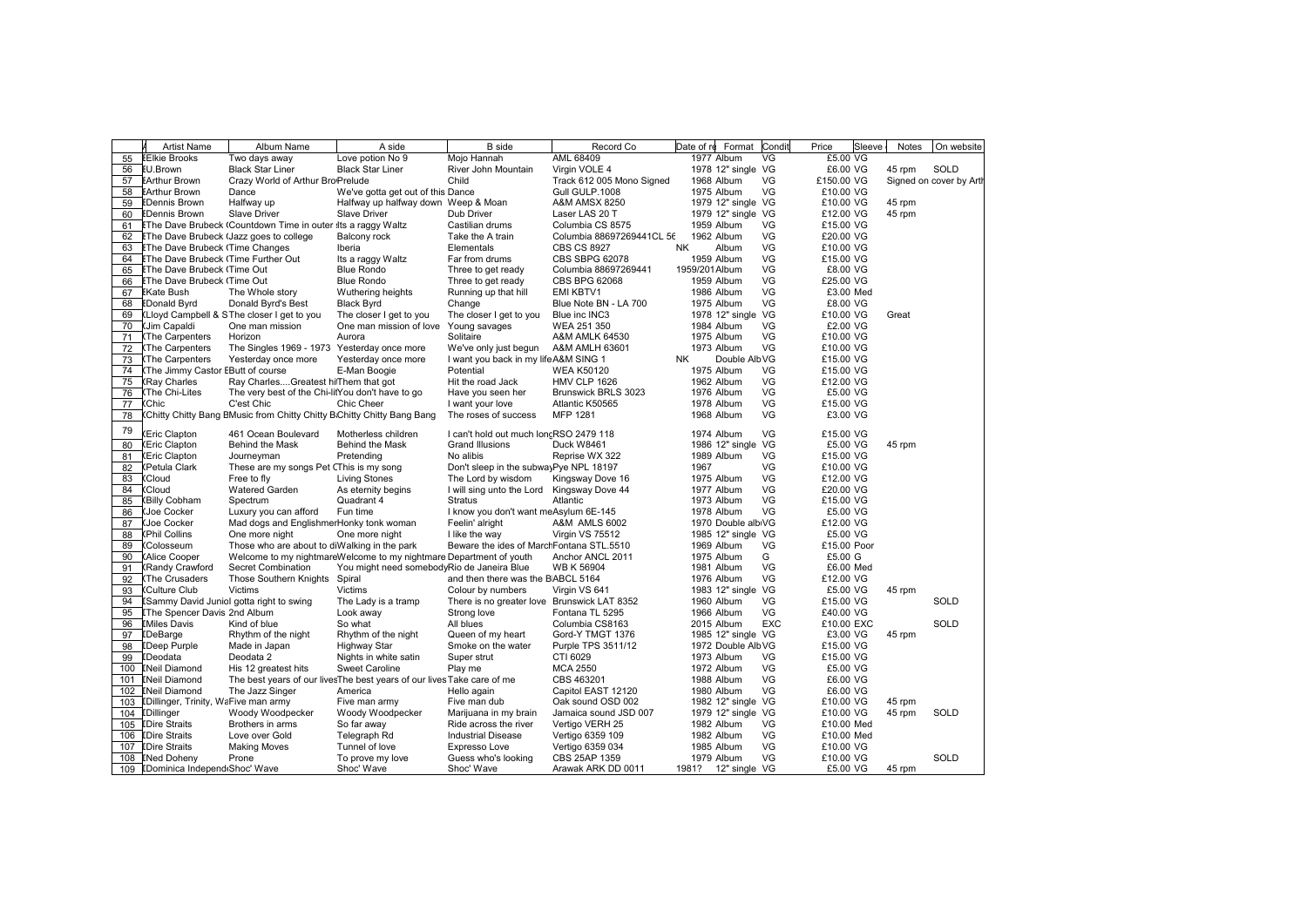|            | <b>Artist Name</b>                                                         | Album Name                                               | A side                                                                                                      | <b>B</b> side                             | Record Co                             | Date of re<br>Format                 | Condit<br>Price | Sleeve                 | Notes        | On website  |
|------------|----------------------------------------------------------------------------|----------------------------------------------------------|-------------------------------------------------------------------------------------------------------------|-------------------------------------------|---------------------------------------|--------------------------------------|-----------------|------------------------|--------------|-------------|
| 110        | <b>I</b> George Duke                                                       | From me to you                                           | From me to you                                                                                              | Up on it                                  | Epic BL 34469                         | 1977 Album<br>VG                     |                 | £12.00 VG              |              | <b>SOLD</b> |
| 111        | <b>IGeorge Duke</b>                                                        | <b>Liberated Fantasies</b>                               | Don't be shy                                                                                                | I c'n hear that                           | MPS G 22835                           | VG<br>1976 Album                     |                 | £8.00 VG               |              |             |
| 112        | <b>IBob Dylan</b>                                                          | Another side of Bob DylanAll I really want to do         |                                                                                                             | Motorpsycho nitemare                      | CBS BFG 62429                         | VG<br>1964 Album                     |                 | £40.00 VG              | mono         |             |
| 113        | <b>IBob Dylan</b>                                                          | <b>Bob Dylan Greates Hits</b>                            | Blowin in the wind                                                                                          | Subterranian homesick blCBS Spg 62849     |                                       | VG<br>1966 Album                     |                 | £20.00 VG              |              |             |
| 114        | <b>IBob Dylan</b>                                                          | <b>Bob Dylan Greates Hits</b>                            | Blowin in the wind                                                                                          | Subterranian homesick blCBS Spg 62847     |                                       | VG<br>1966 Album                     |                 | £20.00 VG              |              |             |
| 115        | <b>IBob Dylan</b>                                                          | <b>Bob Dylan Greates Hits</b>                            | Rainy day women                                                                                             | Mr Tamborine man                          | CBS Spg 62847                         | VG<br>1966 Album                     |                 | £20.00 VG              |              |             |
| 116        | <b>IBob Dylan</b>                                                          |                                                          | Bringing it all back home Subterranian homesick bluMr Tamborine man                                         |                                           | Columbia KCL 2663                     | VG<br>1965 Album                     |                 | £20.00 VG              | mono         |             |
| 117        | <b>IBob Dylan</b>                                                          | John Wesley Harding                                      | John Wesley Harding                                                                                         | Dear Landlord                             | <b>CBS BFG 63252</b>                  | VG<br>1968 Album                     |                 | £20.00 VG              |              |             |
| 118        | <b>IBob Dylan</b>                                                          | More Bob Dylan Greates I Positively 4th Street           |                                                                                                             | If not for you                            | CBS S 64769                           | 1971 Double AlbVG                    |                 | £20.00 VG              |              |             |
| 119        | <b>IBob Dylan</b>                                                          | <b>Street Legal</b>                                      | Changing of the guards                                                                                      | Is your love in vain                      | CBS 86067                             | 1978 Album<br>VG                     |                 | £15.00 VG              |              |             |
| 120        | EEagles                                                                    | Their greatest hits                                      | Take it easy                                                                                                | One of these nights                       | Asylum 6E-105                         | VG<br>1976 Album                     |                 | £10.00 VG              |              | SOLD        |
| 121        |                                                                            |                                                          | EClint Eastwood & G Another one bites the dustAnother one bites the dust Young Lover                        |                                           | Greensleeves GRED 56                  | 1981 12" single VG                   |                 | £6.00 Med              | 45 rpm       | SOLD        |
| 122        |                                                                            |                                                          | <b>EClint Eastwood and Shame and scandal in the Shame and scandal in the Banana Export</b>                  |                                           | Greensleaves 12 OINK 3                | 1982 12" single VG                   |                 | £10.00 VG              | 45 rpm       | <b>SOLD</b> |
| 123        | <b>EClint Eastwood and Stop that train</b>                                 |                                                          | Stop that train                                                                                             | Monkey Man                                | Greensleaves 12 OINK 4                | 1983 12" single VG                   |                 | £10.00 VG              | 45 rpm       | SOLD        |
| 124        | EEek a mouse                                                               | Once a virgin                                            | Once a virgin                                                                                               | <b>Modelling Queen</b>                    | Gibbs Disco 45                        | 1981 12" single VG                   |                 | £10.00 VG              | 45 rpm       | SOLD        |
| 125        | EEggs over easy                                                            | Good n cheap                                             | Party Party                                                                                                 | Home to you                               | A&M S - 4366                          | VG<br>1972 Album                     |                 | £12.00 VG              |              |             |
| 126        | <b>EElectric Light Orche Greatest Hits</b>                                 |                                                          | Evil Woman                                                                                                  | Sweet Talking Woman                       | JET LX525                             | 1977? Album<br>VG                    |                 | £6.00 VG               |              | SOLD        |
| 127        | EElectro                                                                   | Electro Various artists                                  | I'm the Packman/PackmanDog Talk/ K9 Corp                                                                    |                                           | Street sounds ELCST 1                 | VG<br>1983 Album                     |                 | £5.00 VG               |              |             |
| 128        | EDuke Ellington's Sp. The Cosmic Scene                                     |                                                          | Avalon                                                                                                      | Perdido                                   | Columbia CL 1198                      | VG<br>1958 Album<br>VG               |                 | £12.00 VG              |              |             |
| 129        | <b>EElectric Light Orche Discovery</b>                                     |                                                          | Shine a little love                                                                                         | Last train                                | <b>JET LX 500</b>                     | 1979 Album                           |                 | £10.00 VG              |              |             |
| 130        | EElectric Light Orche Face the music                                       |                                                          | Fire on high                                                                                                | Poker                                     | <b>JET UAG 30034</b>                  | VG<br>1975 Album                     |                 | £10.00 VG              |              |             |
| 131        | EElectric Light Orche Secret Messages<br><b>EElectric Light Orche Time</b> |                                                          | Secret messages                                                                                             | Four little diamonds                      | JET DNW 2884<br><b>JET LP 236</b>     | VG<br>1983 Album<br>VG<br>1981 Album |                 | £10.00 VG<br>£10.00 VG |              |             |
| 132        |                                                                            |                                                          | Prologue                                                                                                    | Rain is falling                           |                                       | VG                                   |                 |                        |              |             |
| 133<br>134 | EEmerson Lake & PaTrilogy<br>EEscape from New YSave our love               |                                                          | The endless enigma<br>Save our love                                                                         | Trilogy<br>Slow Beat                      | Island ILPS 9186<br>Polydor POSPX 591 | 1972 Album<br>1983 12" single Poor   |                 | £30.00 VG<br>£2.00 G   | Warped       |             |
| 135        | FFashion                                                                   | Streetplayer Mechanik                                    | Streetplayer Mechanik                                                                                       | Streetplayer Mechanik                     | Arist 12456                           | 1982 12" single VG                   |                 | £5.00 VG               | 45 rpm       |             |
| 136        | FFashionaires                                                              | Girls                                                    | Girls                                                                                                       | Dance pon de corner                       | Top Notch TOP 003                     | 1982 10" single VG                   |                 | £5.00 VG               | 45 rpm       | SOLD        |
| 137        | <b>FBryan Ferry</b>                                                        | Another time, another placThe In crowd                   |                                                                                                             | What a wonderful world ILPS 9284          |                                       | VG<br>1974 Album                     |                 | £15.00 VG              |              |             |
| 138        | <b>FBryan Ferry</b>                                                        | In your mind                                             | This is tomorrow                                                                                            | Tokyo Joe                                 | Polydor 2302 055                      | VG<br>1977 Album                     |                 | £12.00 VG              |              |             |
| 139        | <b>FRoberta Flack</b>                                                      | <b>First Take</b>                                        | Compared to what                                                                                            | Hey thats no way to say cAtlantic SD 8230 |                                       | VG<br>1969 Album                     |                 | £5.00 VG               |              | SOLD        |
| 140        | FFleetwood Mac                                                             | Rumours                                                  | Secondhand News                                                                                             | The chain                                 | <b>WB K56344</b>                      | VG<br>1977 Album                     |                 | £15.00 VG              |              | SOLD        |
| 141        | FFleetwood Mac                                                             | Tusk                                                     | Over and over                                                                                               | What makes you think yoWB K66088          |                                       | 1979 Double AlbVG                    |                 | £20.00 VG              |              |             |
| 142        | <b>FFocus</b>                                                              | Focus II                                                 | <b>Hocus Pocus</b>                                                                                          | Eruption                                  | Bovema Neram 038-24385                | VG<br>1971 Album                     |                 | £12.00 VG              |              |             |
| 143        | <b>FFocus</b>                                                              | Moving waves                                             | <b>Hocus Pocus</b>                                                                                          | Eruption                                  | Blue Horizon 2931 - 002               | VG<br>1971 Album                     |                 | £12.00 VG              |              |             |
| 144        | <b>FPeter Frampton</b>                                                     |                                                          | Frampton comes alive (doBaby somethings happenirAll I want to be                                            |                                           | A&M AMLM 63703                        | 1976 Double AlbVG                    |                 | £30.00 VG              |              |             |
| 145        | FFree                                                                      | Heartbreaker                                             | <b>Wishing Well</b>                                                                                         | Muddy Water                               | <b>ILPS 9217</b>                      | VG<br>1972 Album                     |                 | £12.00 VG              |              |             |
| 146        |                                                                            | FFunny Girl Original :Funny Girl Original soundtOverture |                                                                                                             | People                                    | CBS S 70044                           | VG<br>1968 Album                     |                 | £5.00 VG               |              |             |
| 147        | Galaxy:                                                                    | Dancing Tight                                            | Dancing Tight                                                                                               | Dancing Tight                             | Ensign 12ENY 501                      | 1983 12" single VG                   |                 | £5.00 VG               | 45 rpm       |             |
| 148        | <b>Genesis</b>                                                             | A trick of the tail                                      | Robbery, assault & batteryDance on a volcano                                                                |                                           | Charisma CDS 4001                     | 1976 Album<br>VG                     |                 | £10.00 VG              |              |             |
| 149        | <b>Genesis</b>                                                             | Seconds out                                              | Sqounk                                                                                                      | Firth of Fifth                            | Charisma GE 2001                      | 1977 Double AlbVG                    |                 | £15.00 VG              |              |             |
| 150        | (Genesis                                                                   | Wind and Wuthering                                       | Eleventh Earl of Mar                                                                                        | All in a mouses night                     | Charisma CDS 4005                     | 1976 Album                           | <b>EXC</b>      | £20.00 EXC             |              |             |
| 151        | <b>Stan Getz</b>                                                           | Interpretations                                          | Love and the weather                                                                                        | Willowy weep for me                       | MFP 1023                              | Album<br>VG<br>NK                    |                 | £10.00 VG              |              |             |
| 152        | Gibson Borthers                                                            | On the riviera                                           | Metropolis                                                                                                  | Latin america                             | Island ILPS 9620                      | VG<br>1980 Album                     |                 | £5.00 G                |              |             |
| 153        | <b>Gary Glitter</b>                                                        | <b>Always Yours</b>                                      | Sidewalk sinner                                                                                             | Always yours                              | <b>MFP SPR 90076</b>                  | VG<br>1973 Album                     |                 | £3.00 VG               |              |             |
| 154        | (Larry Graham                                                              | Sooner or later                                          | Sooner or later                                                                                             | Sooner or later                           | <b>WB K17925</b>                      | 1982 12" single VG                   |                 | £5.00 VG               | 45 rpm       |             |
| 155        | (Grease                                                                    | Original Movie soundtrack Grease                         |                                                                                                             | Beauty School drop-out                    | RSO 2658 125                          | 1978 Double albiVG                   |                 | £15.00 VG              |              |             |
| 156        | <b>Hair</b>                                                                | Original Movie soundtrack Aquarius                       |                                                                                                             | Party music                               | <b>RCA CBL2 3274</b>                  | 1979 Double albiVG                   |                 | £15.00 VG              |              |             |
| 157        | <b>Hair</b>                                                                | Original Theatre soundtracAquarius                       |                                                                                                             | <b>Electric Blues</b>                     | Polydor 583043                        | VG<br>1968 Album                     |                 | £15.00 VG              |              |             |
| 158        | Herbie Hancock                                                             | Man Child                                                | Hang up your hang ups                                                                                       | <b>Bubbles</b>                            | CBS 69185                             | VG<br>1975 Album                     |                 | £12.00 VG              |              |             |
| 159        | <b>I-Paul Hardcastle</b>                                                   | You're the one for me                                    | You're the one for me                                                                                       | You're the one for me                     | Total Control TOCO 1T                 | 12" single VG<br>NK                  |                 | £3.00 VG               | 45 rpm       |             |
| 160        | <b>I</b> Francoise Hardy                                                   | Francoise Hardy in EnglistAutumn Rendevous               |                                                                                                             | Only friends                              | Marble Arch MAL 1163                  | VG<br>1966 Album                     |                 | £12.00 VG              |              |             |
| 161        | <b>I</b> Francoise Hardy                                                   | Francoise Hardy sings abcTous les garcons                |                                                                                                             | J'aurai voulu                             | Marble Arch MAL 792                   | VG<br>1968 Album                     |                 | £12.00 VG              |              |             |
| 162        | <b>Simon Harris</b>                                                        | Here comes that sound Here comes that sound              |                                                                                                             | Only a demo                               | ffrr FFRXR 12                         | 1988 12" single VG                   |                 | £5.00 VG               | 45 rpm       |             |
| 163        |                                                                            |                                                          | FGeorge Harrison/BoThe concert for BangladesThe concert for BangladesThe concert for BangladeApple STCX 338 |                                           |                                       | 1971 Triple alburVG                  |                 | £50.00 Med             | With inserts |             |
| 164        |                                                                            | The Sensational AleThe Sensational Alex HanFanfare       |                                                                                                             | Give my compliments                       | Vertigo ACBR 257                      | VG<br>1975 Album                     |                 | £12.00 VG              |              |             |
|            | 165 Hsaac Hayes                                                            | Joy                                                      | Joy                                                                                                         | A man will be a man                       | Stax ENS 5007                         | VG<br>1973 Album                     |                 | £12.00 VG              |              |             |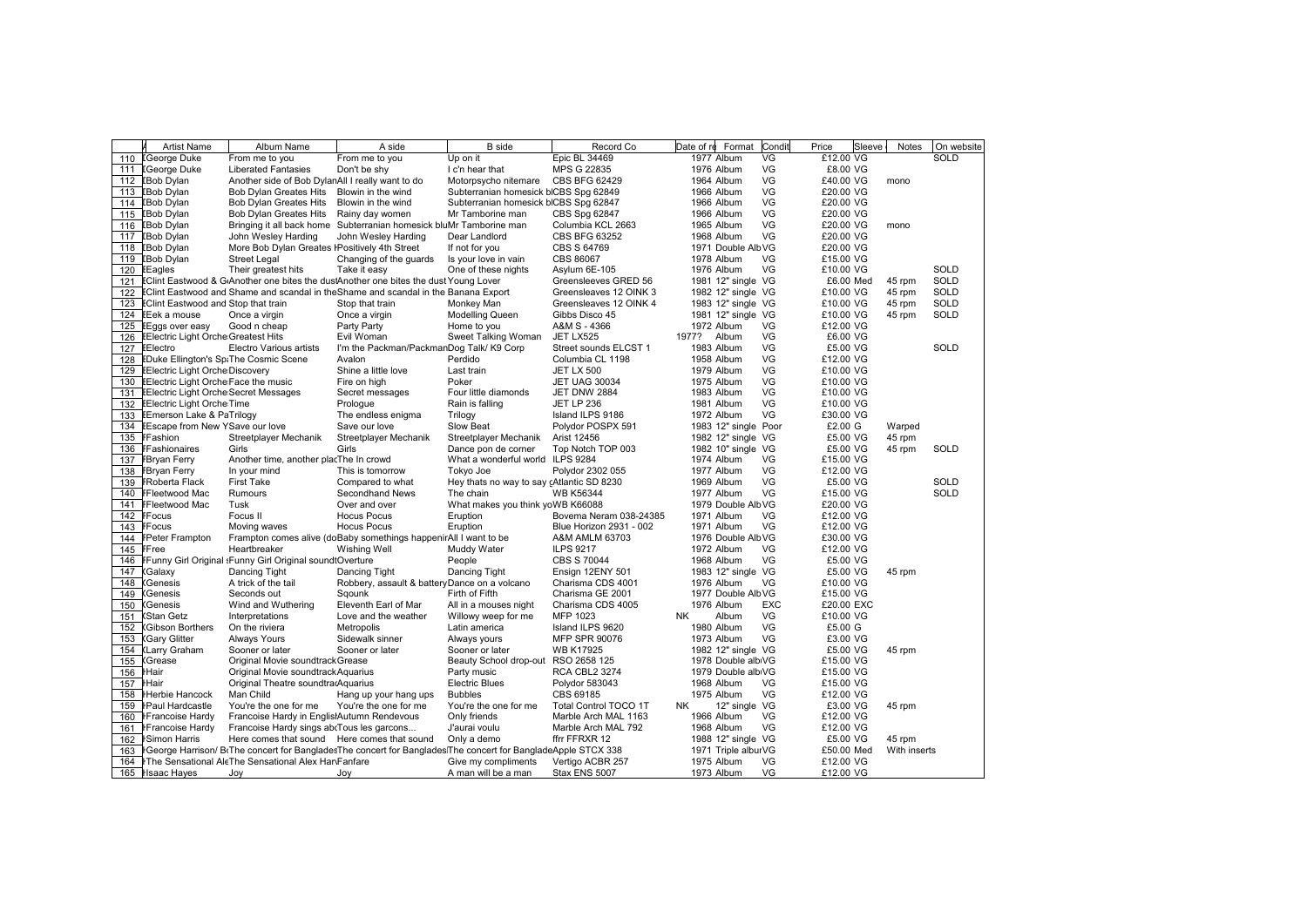|     | <b>Artist Name</b>                                  | Album Name                                                                  | A side                                                                 | <b>B</b> side                                     | Record Co              | Condit<br>Format<br>Date of re | Price<br>Sleeve      | <b>Notes</b>   | On website  |
|-----|-----------------------------------------------------|-----------------------------------------------------------------------------|------------------------------------------------------------------------|---------------------------------------------------|------------------------|--------------------------------|----------------------|----------------|-------------|
| 166 | <b>IJimi Hendrix</b>                                | Cornerstonesc 1967 - 197Hey Joe                                             |                                                                        | Star spangled Banner                              | Polydor 847 2311       | 1990 Album<br>VG               | £25.00 VG            |                |             |
| 167 | <b>I</b> Carol Hitchcock                            | Get ready                                                                   | Get ready                                                              | More than words can say A&M AMY 391               |                        | 1987 12" single VG             | £5.00 VG             | 45 rpm         |             |
| 168 | <b>IDr Hook</b>                                     | A little bit more                                                           | More like the movies                                                   | Jungle to the zoo                                 | <b>EMI ST 2375</b>     | VG<br>1976 Album               | £10.00 VG            |                |             |
| 169 | <b>IDr Hook</b>                                     | Greatest Hits                                                               | Sylvias mother                                                         | When youre in love with aCapitol E-ST 26037       |                        | VG<br>1980 Album               | £10.00 VG            |                | SOLD        |
| 170 | <b>IDr Hook &amp; The MedSylvias Mother</b>         |                                                                             | Queen of the silver dollar                                             | Lady Godiva                                       | Hallmark SHM 3136      | VG<br>1975 Album               | £2.00 VG             |                | SOLD        |
| 171 |                                                     | <b>HBruce Hornsby &amp; th Scenes from the Southsid Look out any window</b> |                                                                        | The Show goes on                                  | RCA PL 866866          | VG<br>1988 Album               | £6.00 VG             |                |             |
| 172 | <b>Hot Butter</b>                                   | Popcorn                                                                     | Popcorn                                                                | Telstar                                           | Pye NSPL.28169         | VG<br>1972 Album               | £8.00 VG             |                |             |
| 173 | <b>IWhitney Houston</b> Whitney Houston             |                                                                             | How will I know                                                        | You give good love                                | Arista 206978          | VG<br>1985 Album               | £5.00 VG             |                |             |
| 174 |                                                     | <b>Englebert HumperdiTwelve Great Songs</b>                                 | A man without love                                                     | Up up and away                                    | Decca LK 4939          | VG<br>1967 Album               | £5.00 VG             |                |             |
| 175 | Ilncognito                                          | Parisienne Girl                                                             | Parisienne Girl                                                        | <b>Summers Ended</b>                              | Ensign ENY 4412        | 1980 12" single VG             | £10.00 VG            | 45rpm          |             |
| 176 | InDeep                                              |                                                                             | Last night a DJ saved my Last night a DJ saved my liDJ delight         |                                                   | Sound of N York SNYL 1 | 1982 12" single VG             | £5.00 No slee 45 rpm |                |             |
| 177 | <b>Ilnner City</b>                                  | Good life                                                                   | Good life                                                              | Big fun                                           | 10 Records TENX 249    | 1988 12" single VG             | £5.00 VG             | 45 rpm         |             |
| 178 | Gregory Isaacs                                      | Cool down the pace                                                          | Cool down the pace                                                     | Stranger                                          | Island IO WIP 6825     | 1982 10" single VG             | £6.00 VG             | 45 rpm         | <b>SOLD</b> |
| 179 | I The Isley Brothers $3 + 3$                        |                                                                             | That lady                                                              | What it comes down to                             | Epic S EPC 65740       | 1973 Album<br>VG               | £10.00 VG            |                |             |
| 180 | Michael Jackson                                     | Dangerous                                                                   | Jam                                                                    | She drives me wild                                | EPIC 465802            | 1991 Double AlbVG              | £15.00 VG            |                |             |
| 181 | Michael Jackson                                     | Thriller                                                                    | Wanna be starting somethiBeat it                                       |                                                   | EPC 85930              | VG<br>1982 Album               | £8.00 VG             |                | <b>SOLD</b> |
| 182 | Mick Jagger, JamesPerformance                       |                                                                             | Gone dead train                                                        | Memo from Turner                                  | <b>WB BS 2554</b>      | VG<br>1971 Album               | £25.00 VG            | Green labeSOLD |             |
| 183 | <b>Rick James</b>                                   | Dance wit me                                                                | Dance wit me                                                           | Dance wit me                                      | Motown TMGT 1266       | 1982 12" single VG             | £3.00 VG             | 45rpm          |             |
| 184 | Jean Michel Jarre                                   | Concerts in China                                                           | Overture                                                               | Fishing junks at sunset                           | Polydor 2335 260       | 1982 Double AlbVG              | £15.00 VG            |                |             |
| 185 | Jean Michel Jarre                                   | Equinoxe                                                                    | Equinoxe Pt 1                                                          | Equinoxe Pt 5                                     | Polydor POLD 5007      | 1979 Album<br>VG               | £12.00 VG            |                |             |
| 186 | Jean Michel Jarre.                                  | Oxygene                                                                     | Oxygene Pt 1                                                           | Oxygene Pt 4                                      | Polydor 2310-555       | VG<br>1977 Album               | £12.00 VG            |                |             |
| 187 | Jean Michel Jarre                                   | Revolutions                                                                 | Industrial revolution overtulRevolutions                               |                                                   | Polydor POLH 45        | VG<br>1988 Album               | £10.00 VG            |                |             |
| 188 |                                                     | Jesus Christ SupersMotion picture soundtrack Overture                       |                                                                        | Hosanna                                           | <b>MCA MCXS 5021/2</b> | 1973 Double AlbVG              | £25.00 VG            | Inserts        |             |
| 189 | Jo Jo Gunne                                         | Bite down hard                                                              | Ready freddy                                                           | Special situations                                | Asylum SD 5065         | 1973 Album<br>G                | £5.00 G              |                |             |
| 190 | Billy Joel.                                         | An innocent man                                                             | Easy money                                                             | Uptown girl                                       | <b>CBS 2554</b>        | VG<br>1983 Album               | £5.00 VG             |                | SOLD        |
| 191 | Elton John                                          | A single man                                                                | Shine on through                                                       | Part time love                                    | TRAIN 1                | VG<br>1978 Album               | £6.00 VG             |                |             |
| 192 | Elton John                                          | Don't shoot me I'm only th <sub>Daniel</sub>                                |                                                                        | Have mercy on the criminDJLPH 427                 |                        | VG<br>1972 Album               | £25.00 VG            | Inserts        |             |
| 193 | Elton John                                          | Elton John's Greatest hits Your Song                                        |                                                                        | Rocket Man                                        | DJM DJLPH.442          | VG<br>1974? Album              | £6.00 VG             |                | SOLD        |
| 194 | Elton John                                          |                                                                             | Goodbye Yellow Brick roa Goodbye Yellow Brick roacFuneral for a friend |                                                   | DJLPD.100H 427         | 1973 Double AlbVG              | £30.00 VG            |                |             |
| 195 | Elton John                                          | The Fox                                                                     | Breaking down barriers                                                 | Carla/Etude                                       | Geffen GHS 2002        | VG<br>1981 Album               | £6.00 VG             |                |             |
| 196 | Tom Jones                                           | Its not unusual                                                             | Its not unusual                                                        | Green Green grass of holPickwick CN 2053          |                        | VG<br>1982 Album               | £3.00 VG             |                | SOLD        |
| 197 | Grace Jones                                         | My Jamaica Guy                                                              | My Jamaica Guy                                                         | Cry now laugh later                               | <b>Island 121S 103</b> | 1983 12" single VG             | £5.00 VG             | 45 rpm         |             |
| 198 | Quincy Jones                                        | The Dude                                                                    | Al no corrida                                                          | Somethin special                                  | A&M AMLK 63721         | 1981 Album<br>VG               | £15.00 VG            |                |             |
| 199 | Quincy Jones.                                       | The giant of Jazz                                                           | Comin home baby                                                        | Sermonette                                        | Fontana 9290 001       | <b>NK</b><br>Album<br>VG       | £8.00 VG             |                |             |
| 200 | <b>Rifkin</b>                                       | Piano rags by Scott JoplinMaple leaf rag                                    |                                                                        | Fig leaf rag                                      | Nonsuch 71248          | VG<br>1970 Album               | £3.00 VG             |                |             |
| 201 | Junior                                              | Mama used to say                                                            | Mama used to say                                                       | Mama used to say                                  | Mercury MERX 98        | 1981 12" single VG             | £5.00 VG             | 33 rpm         |             |
| 202 | <b>IJF Kennedy</b>                                  | The Kennedy Wit                                                             | Introduction                                                           | The Presidency                                    | RCA Red Seal VDM 101   | 1964 Album<br>VG               | £8.00 VG             |                |             |
| 203 | <b>King Trigger</b>                                 | The River                                                                   | The River                                                              | Push or Slide                                     | Chrysalis CHS 12 2623  | 1982 12" single VG             | £6.00 Med            | 45 rpm         |             |
| 204 | <b>Kirshner</b>                                     | Carry on wayward son                                                        | Carry on wayward son                                                   | Questions of my childhooWB S KIR 12 4932          |                        | 1976 12" single VG             | £5.00 VG             | 45 rpm         |             |
| 205 | Kissing the Pink                                    | Last film                                                                   | Last film                                                              | Shine                                             | Magnet 12 KTP 3        | 1983 12" single VG             | £5.00 VG             | 45 rpm         |             |
| 206 | <b>Kongas</b>                                       | Afro Rock                                                                   | Anikana-0                                                              | Ring on the bell                                  | Barclay 80524          | VG<br>1974 Album               | £12.00 VG            |                | <b>SOLD</b> |
| 207 | <b>LRonnie Lane</b>                                 | Anymore for anymore                                                         | Careless Love                                                          | Roll on Babe                                      | GML 1013               | VG<br>1974 Album               | £8.00 VG             |                | SOLD        |
| 208 | LLaurel & Hardy                                     | <b>Clunk Click</b>                                                          | <b>Clunk Click</b>                                                     | You're nicked                                     | CBS A13 3213           | 1983 12" single VG             | £6.00 VG             | 45 rpm         |             |
| 209 |                                                     | LLawrence of Arabia Motion picture soundtrack Overture                      |                                                                        | Arrival at Audas Camp                             | <b>PYE NPL 28023</b>   | VG<br>1963 Album               | £5.00 Med            |                |             |
| 210 | <b>LThe League</b>                                  | Love and Dancing                                                            | <b>Hard Times</b>                                                      | Things that dreams are nVirgin OVED 6             |                        | VG<br>1981 Album               | £6.00 VG             |                |             |
| 211 | <b>LLed Zeppelin</b>                                | Led Zeppelin (1)                                                            | Good times, bad Times                                                  | Your time is goona come Atlantic R1 535224        |                        | VG<br>1969/201Album            | £20.00 VG            |                |             |
| 212 | <b>LJohn Lennon and Y</b> Double Fantasy            |                                                                             | Just like starting over                                                | Watching the wheels                               | Geffen K99131          | VG<br>1980 Album               | £15.00 VG            |                |             |
| 213 | <b>LJohn Lennon and Y</b> <sub>Double</sub> Fantasy |                                                                             | Just like starting over                                                | Watching the wheels                               | Geffen K99131          | VG<br>1980 Album               | £15.00 VG            |                |             |
| 214 | <b>LDeke Leonard</b>                                | Iceberg                                                                     | Razor blade and rattle snalBroken ovation                              |                                                   | <b>UAG 29464</b>       | VG<br>1973 Album               | £10.00 VG            |                |             |
| 215 |                                                     | LLes uns et les autreBande original du film                                 | <b>Folies Bergeres</b>                                                 | Un parfum de fin du mon <sub>'</sub> RCA PL 37512 |                        | 1982 Double albiVG             | £8.00 VG             |                |             |
| 216 | <b>LLevel</b>                                       | Minefield                                                                   | Minefield                                                              | Give me                                           | Virgin VS 563 - 12     | 1983 12" single VG             | £5.00 VG             | 45 rpm         |             |
| 217 | LLevel 42                                           | Love Games                                                                  | Love Games                                                             | Forty Two                                         | Polydor POSPX 234      | 1981 12" single VG             | £3.00 VG             | 45 rpm         |             |
| 218 | LLevel 42                                           | Starchild                                                                   | Starchild                                                              | Foundations and empire Polydor POSPX 343          |                        | 1981 12" single VG             | £3.00 VG             | 45 rpm         |             |
| 219 | LLevel 42                                           | The pursuit of accidents                                                    | Weave your spell                                                       | You can't blame Louis                             | Polydor POLD 5067      | VG<br>1982 Album               | £5.00 VG             |                |             |
|     | 220 IGordon Lightfoot                               | <b>Endless wire</b>                                                         | Daylight Katy                                                          | Dreamland                                         | WB K 56444             | 1978 Album<br>G                | £2.00 G              |                |             |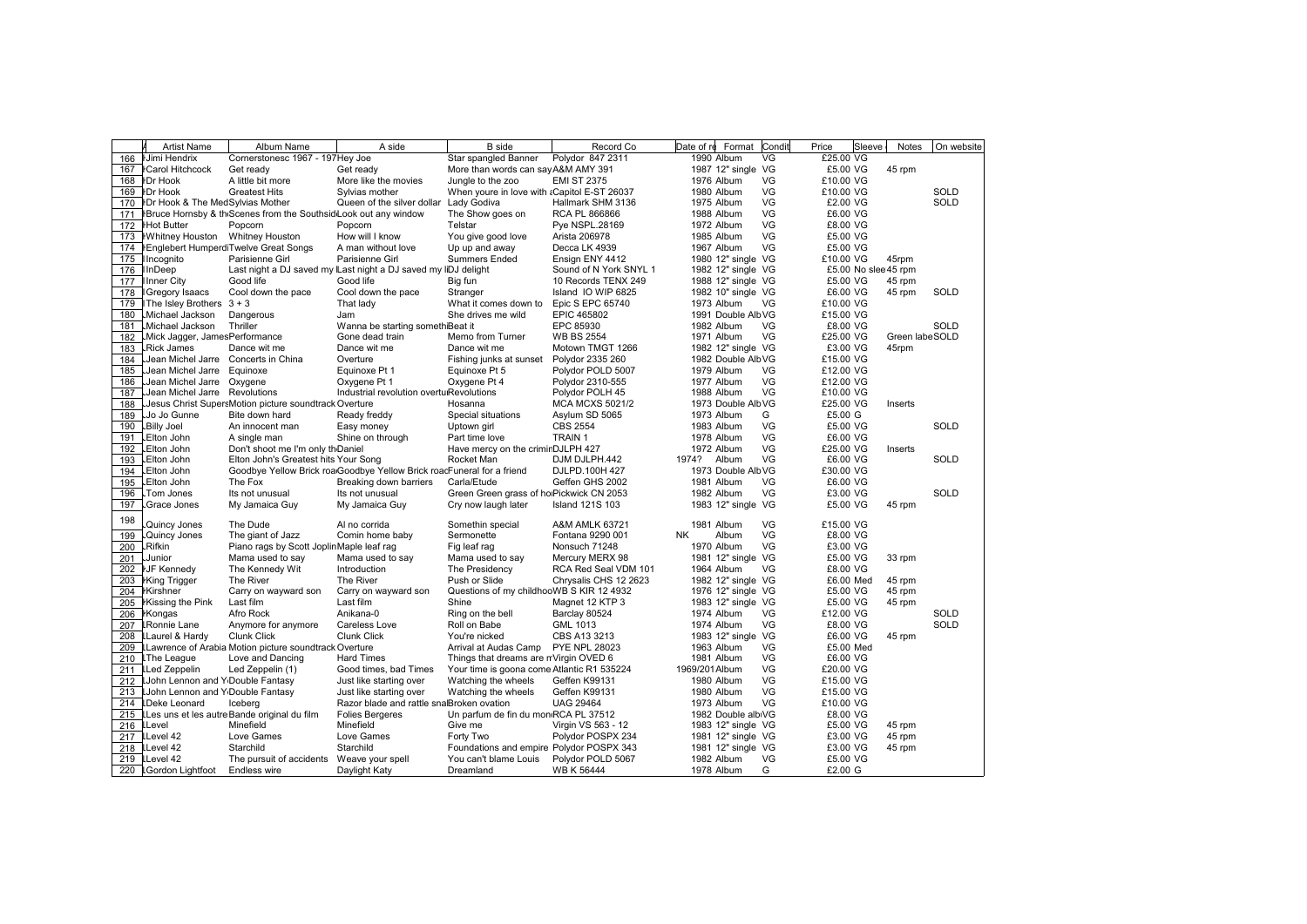|     | <b>Artist Name</b>                    | Album Name                                                | A side                                         | <b>B</b> side                              | Record Co              | Condit<br>Format<br>Date of re | Price<br>Sleeve | <b>Notes</b>     | On website  |
|-----|---------------------------------------|-----------------------------------------------------------|------------------------------------------------|--------------------------------------------|------------------------|--------------------------------|-----------------|------------------|-------------|
| 221 | <b>LLittle River Band</b>             | Little River Band                                         | Its a long way there                           | I'll always call your name EMI EMC 3144    |                        | 1975 Album<br>VG               | £10.00 VG       |                  |             |
| 222 | LAndrew Lloyd WebtVariations          |                                                           | Variations                                     | Variations                                 | <b>MCA 2824</b>        | 1978 Album<br>VG               | £15.00 VG       |                  |             |
| 223 | <b>LNils Lofgren</b>                  | Cry tough                                                 | Cry tough                                      | Share a little                             | A&M AMLH 64573         | VG<br>1976 Album               | £8.00 VG        |                  |             |
| 224 | <b>LNils Lofgren</b>                  | I came to dance                                           | I came to dance                                | Happy Ending kids                          | A&M AMLH 64628         | VG<br>1977 Album               | £8.00 VG        |                  |             |
| 225 | LLone Ranger                          | Rose Marie                                                | Rose Marie                                     | You make your mistake Black Joy DH 813     |                        | 1982 12" single VG             | £6.00 VG        | 45 rpm           | SOLD        |
| 226 | <b>LLove Story</b>                    | Love Story                                                | Theme from Love Story                          | Theme from Love Story Paramount SPFL 267   |                        | VG<br>1970 Album               | £12.00 VG       |                  |             |
| 227 | <b>LLene Lovich</b>                   | <b>Bird Song</b>                                          | <b>Bird Song</b>                               | Too tender                                 | <b>Stiff 12 Buy 53</b> | 1979 12" single VG             | £5.00 VG        | 45 rpm           |             |
| 228 | Mahogany                              | Ride on the Rhythm                                        | Ride on the Rhythm                             | Ride on the Rhythm dub Arista 12517        |                        | 1983 12" single VG             | £5.00 VG        | 45 rpm           |             |
| 229 |                                       | The Mamas and Pa Best of The Mamas and PCalifonia Dreamin |                                                | I saw her again last night MFP SPR 90050   |                        | VG<br>1970?<br>Album           | £8.00 VG        |                  |             |
| 230 | <b>MBarry Manilow</b>                 | The very best of Barry MaMandy                            |                                                | This ones for you                          | Telly 1                | 1976 Double albiG              | £5.00 G         |                  |             |
| 231 | Manu Dibango                          | Manu Dibango Pre releas Manu                              |                                                | Dibango                                    | Island                 | 12" single VG<br><b>NK</b>     | £10.00 VG       | 45 rpm           |             |
| 232 | MPhil Manzanera                       | Diamond Head                                              | Frontera                                       | Miss Shapiro                               | Island ILPS 9315       | 1975 Album<br>VG               | £8.00 VG        |                  | <b>SOLD</b> |
| 233 | Phil Manzanera/801 Listen now         |                                                           | Listen now                                     | Que                                        | Polydor 2302 074       | VG<br>1977 Album               | £8.00 VG        |                  |             |
| 234 | <b>NGeorge Martin</b>                 | Live and let die soundtraclLive and let die/wings         |                                                | Fillet of soul                             | <b>UA UAS 29475</b>    | VG<br>1973 Album               | £15.00 VG       |                  |             |
| 235 | Marvey Mason                          | Till you take my love                                     | Till you take my love                          | What's going on                            | Arista ARIST 12188     | 1977 12" single VG             | £5.00 VG        | 45 rpm           |             |
| 236 | Meat Loaf                             | Dead ringer                                               | Peel out                                       | I'll kill you if you dont comEIC EPC 83645 |                        | VG<br>1981 Album               | £8.00 VG        | insert           |             |
| 237 | MThe Members                          | Radio                                                     | Radio                                          | Radio Dub version                          | Genetic 12WIP 6773     | 1982 12" single VG             | £6.00 VG        | 45 rpm           |             |
| 238 | Men at work                           | Business as usual                                         | Who can it be now                              | People just love to play wEpic EPC 85669   |                        | VG<br>1981 Album               | £3.00 VG        |                  | <b>SOLD</b> |
| 239 | Sergio Mendez and Look around         |                                                           | With a little help from my frThe look of love  |                                            | A&M AMLS 911           | 1968 Album<br>VG               | £10.00 VG       |                  |             |
| 240 | <b>NThe Mighty Diamon Brother man</b> |                                                           | Brother man                                    | Version                                    | Reggae REG22-1923      | 12" single VG<br>1981?         | £5.00 VG        | 45 rpm           | SOLD        |
| 241 | Mhe Steve Miller Ba Fly like an Eagle |                                                           | Fly like an Eagle                              | Take the money and run Mercury 9286 177    |                        | Med<br>1976 Album              | £3.00 Med       | Warped           |             |
| 242 | <b>MThe Monkees</b>                   | More of the Monkees                                       | She                                            | Look out                                   | RCA COM 102 Mono       | VG<br>1967 Album               | £12.00 VG       |                  |             |
| 243 | Monsoon                               | Ever so lonely                                            | Ever so lonely                                 | Sunset over the Ganges Phonogram Corp 212  |                        | 1982 12" single VG             | £5.00 VG        | 45 rpm           |             |
| 244 | Monyaka                               | Go deh Yaka                                               | Go deh Yaka                                    | Go deh Yaka                                | Polydor POSPX 641      | 1983 12" single VG             | £6.00 VG        | 45 rpm           |             |
| 245 | <b>MThe Moody Blues</b>               | This is the Moody Blues Question                          |                                                | In the beginning                           | Threshold MB1          | 1974 Double albiVG             | £12.00 VG       |                  |             |
| 246 | Motorhead                             | No sleep til Hammersmith Ace of Spades                    |                                                | Overkill                                   | Bronze BRON 535        | 1981 Album<br>VG               | £8.00 VG        |                  | SOLD        |
| 247 | Mison Moyet                           | Raindancing                                               | Weak in the presence of bils this love         |                                            | CBS 450152             | VG<br>1987 Album               | £5.00 VG        |                  |             |
| 248 | NLydia Murdock                        | Superstar                                                 | Superstar                                      | Superstar                                  | Korova KOW 30          | 1983 12" single VG             | £5.00 VG        | 45 rpm           |             |
| 249 | Musical youth                         | Pass the Dutchie                                          | Pass the Dutchie                               | Please give love a chanc MCA YOUT 1        |                        | 1982 12" single VG             | £5.00 VG        | 45 rpm           |             |
| 250 | My Fair Lady                          | My Fair Lady                                              | Overture                                       | <b>Ascot Gavotte</b>                       | CBS 70005              | VG<br>1959 Album               | £10.00 VG       |                  |             |
| 251 | Micodemus & Leroy Bone connection     |                                                           | Bone connection                                | All of my love                             | Greensleeves GRED 75   | 1981 12" single VG             | £10.00 Med      | 45 rpm           |             |
| 252 | Nillson                               | A little touch of SchmilssorLazy moon                     |                                                | Lullaby in ragtime                         | <b>RCA SF 8371</b>     | 1973 Album<br>VG               | £12.00 VG       |                  |             |
| 253 | (Its Okeh up north                    | 24 classic Northern Soul nl dont want to discuss it       |                                                | A Quitter never quits                      | Xclusive SS LP1        | Double albiVG<br>1980s         | £20.00 VG       | Radio stati SOLD |             |
| 254 | (Mike Oldfield                        | Incantations                                              | Incantations Pt 1                              | Incantations Pt 2                          | Virgin V2001           | 1973 Double AlbVG              | £20.00 VG       |                  |             |
| 255 | (Mike Oldfield                        | QE <sub>2</sub>                                           | Taurus 1                                       | Wonderful land                             | Virgin V2181           | 1980 Album<br>VG               | £15.00 VG       |                  |             |
| 256 | (Mike Oldfield                        | <b>Tubular Bells</b>                                      | <b>Tubular Bells</b>                           | <b>Tubular Bells</b>                       | Virgin V2001           | VG.<br>1973 Album              | £15.00 Med      |                  | SOLD        |
| 257 | (Oliver                               | Original cast recording                                   | Food glorious food                             | Oom Pah Pah                                | Decca LK 4359          | VG<br>1960 Album               | £8.00 VG        |                  |             |
| 258 | <b>Criginal mirrors</b>               | Original mirrors                                          | Original mirrors                               | Could this be heaven                       | Mercury 6310 050       | VG<br><b>NK</b><br>Album       | £5.00 VG        |                  |             |
| 259 | (Osibisa                              | Welcome Home                                              | Sunshine Day                                   | Do it (like it is)                         | Bronze 9355            | 1975 Album<br>VG               | £8.00 G         |                  |             |
| 260 |                                       | FPage One & the Ob Observation of life dub                | Mind blowing dub                               | Jak's children                             | Carib Gems CG LP106A   | VG<br>1976 Album               | £35.00 VG       |                  | SOLD        |
| 261 | FPanic                                | She's not there                                           | She's not there                                | She's not there                            | PRT 12P 259            | 1982 12" single VG             | £5.00 VG        | 45 rpm           |             |
| 262 | FPapa Michagan & GThe Ghetto Man      |                                                           | The Ghetto Man                                 | Come on                                    | Greensleaves GRED 78   | 1982 12" single VG             | £5.00 VG        | 45 rpm           |             |
| 263 | FPeter Paul & Mary In the wind        |                                                           | Very last day                                  | Stewball                                   | <b>WB 1507</b>         | 1963                           |                 |                  |             |
| 264 | FOscar Peterson et JA Salle Pleyel    |                                                           | I gotta right to sing the blueTake the A train |                                            | Pablo 2625 705         | 1975 Double AlbVG              | £15.00 VG       |                  |             |
| 265 |                                       | FPhantom of the OpePhantom of the Opera                   | Phantom of the Opera                           | Phantom of the Opera                       | Polydor PODV 9         | 1987 Double AlbEXC             | £30.00 EXC      | All inserts      |             |
| 266 | <b>FThe Photos</b>                    | The Blackmail Tapes                                       | Last time                                      | Do you want to dance                       | <b>EPIC S Black</b>    | 1980 Double albiVG             | £12.00 VG       |                  |             |
| 267 | FPigbag                               | Dr Heckle and Mr Jive                                     | Getting up                                     | Wiggling                                   | <b>Y</b> Records       | VG<br>1982 Album               | £12.00 VG       |                  |             |
|     | 268 FPink Floyd                       | Dark side of the moon                                     | Speak to me                                    | Mney                                       | Harvest SHVL804        | VG<br>1973 Album               | £30.00 VG       | Inserts          |             |
|     | 269 FPink Floyd                       | Meddle                                                    | One of these days                              | Echoes                                     | Harvest SHVL 795       | VG<br>1971 Album               | £50.00 VG       |                  |             |
|     | 270 FPink Floyd                       | Meddle                                                    | One of these days                              | Echoes                                     | Harvest SHVL 795       | VG<br>1971 Album               | £50.00 VG       |                  |             |
| 271 | <b>FPink Floyd</b>                    | Obscured by clouds                                        | Obscured by clouds                             | Childhoods End                             | EMI/Harvest SHSP 4020  | G<br>1972 Album                | £30.00 G        |                  | SOLD        |
| 272 | <b>FPointer Sisters</b>               | <b>Greatest Hits</b>                                      | He's so shy                                    | Slow Hand                                  | Planet 96-0203         | VG<br>1982 Album               | £5.00 VG        |                  |             |
| 273 | <b>FPointer Sisters</b>               | <b>Black and White</b>                                    | Now (sweet lover man)                          | What a surprise                            | Planet K 52300         | VG<br>1981 Album               | £3.00 VG        |                  |             |
| 274 |                                       | FMary Poppins OrigirMary Poppins Original souOverture     |                                                | I love to laugh                            | HMV CSD 1564           | VG<br>1964 Album               | £12.00 VG       |                  |             |
| 275 | <b>FEIvis Presley</b>                 | A date with Elvis                                         | Blue moon of Kentucky                          | Good rocking tonight                       | RD 27128               | VG<br>1969 Album               | £25.00 VG       |                  |             |
|     | 276 FEIvis Presley                    | <b>GI Blues Soundtrack</b>                                | Tonight is so right for love Pocketful         |                                            | RD 27192               | VG<br>1969 Album               | £15.00 Poor     |                  |             |
|     |                                       |                                                           |                                                |                                            |                        |                                |                 |                  |             |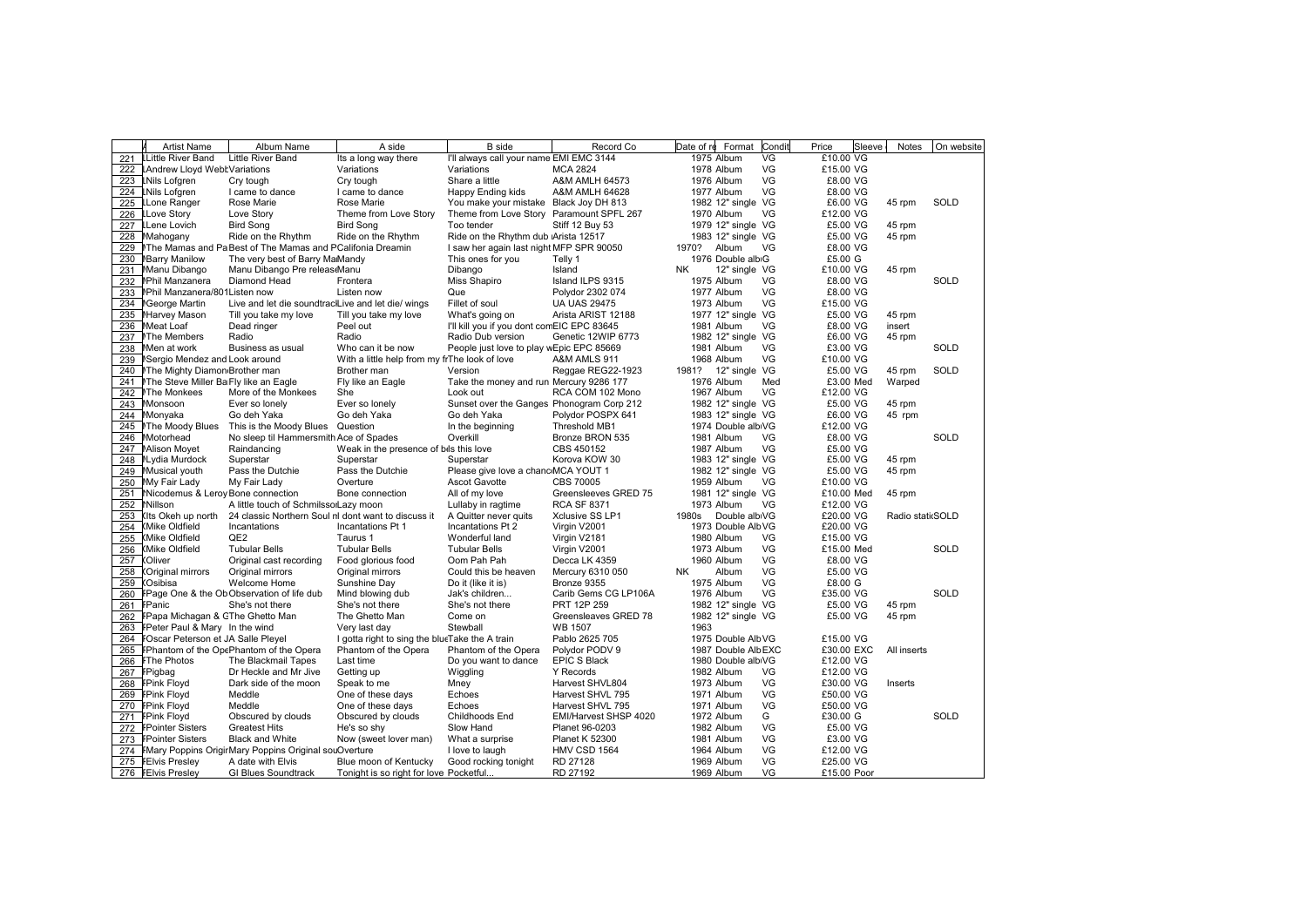|            | <b>Artist Name</b>                           | Album Name                                                                       | A side                                                                                                         | <b>B</b> side                             | Record Co                            | Date of re<br>Format                    | Condit     | Price<br>Sleeve         | Notes          | On website  |
|------------|----------------------------------------------|----------------------------------------------------------------------------------|----------------------------------------------------------------------------------------------------------------|-------------------------------------------|--------------------------------------|-----------------------------------------|------------|-------------------------|----------------|-------------|
| 277        | <b>FEIvis Presley</b>                        | <b>GI Blues Soundtrack</b>                                                       | Tonight is so right for love Pocketful                                                                         |                                           | RD 27192                             | 1969 Album                              | VG         | £15.00 Poor             |                |             |
|            | 278 FThe Pretty Things                       | The Pretty Things                                                                | <b>Road Runner</b>                                                                                             | Honey I need                              | Fontana TL 5239                      | 1965 Album                              | VG         | £10.00 VG               | No cover       |             |
| 279        | <b>FPrince Far I</b>                         | Virgin                                                                           | Virgin                                                                                                         | Singers & Players/AA DalDisco plate DP1   |                                      | 1982 10" single VG                      |            | £10.00 VG               | 45 rpm         |             |
| 280        | (The Quick                                   |                                                                                  | The Rythmn of the jungle The Rythmn of the jungle To prove my love                                             |                                           | EPIC EPC A13 2013                    | 1981 12" single VG                      |            | £5.00 VG                | 45 rpm         |             |
| 281        | <b>FRanking Dread</b>                        | Shut me mouth                                                                    | Shut me mouth                                                                                                  | Shut up shut up                           | Greensleaves GRED 8212 OI            | 1982 12" single VG                      |            | £12.00 VG               | 45 rpm         | <b>SOLD</b> |
| 282        | FRico and the Specia Jungle Music            |                                                                                  | Jungle Music                                                                                                   | Rasta Call you                            | 2 Tone Chrysalis CHS TT 121          | 1978 12" single VG                      |            | £6.00 VG                | 45 rpm         |             |
| 283        | FRip Rig & Panic                             | Bob Hope takes risks                                                             | Bob Hope takes risks                                                                                           | Hey Mr E!                                 | Virgin VS 468                        | 1981 12" single VG                      |            | £5.00 VG                | 45 rpm         |             |
| 284        | FRip Rig + Panic                             | Storm the reality asylum Storm the reality asylum                                |                                                                                                                | Leave your spittle in a po'Virgin VS 533  |                                      | 1981 12" single VG                      |            | £6.00 Med               | 45 rpm         |             |
| 285        | FRip Rig + Panic                             |                                                                                  | You're my kind of climate You're my kind of climate                                                            | She gets so hungry at nicVirgin VS 507    |                                      | 1982 12" single VG                      |            | £5.00 Med               | 45 rpm         |             |
| 286        | <b>FLee Ritenour</b>                         | <b>Banded Together</b>                                                           | Operator                                                                                                       | Rit Variations II                         | Elektra 960 358                      | 1984 Album                              | VG         | £5.00 VG                |                |             |
| 287        |                                              | FRockers Revenge Walking on Sunshine                                             | Walking on Sunshine                                                                                            | Rocking on Sunshine                       | London LONX 11                       | 1982 12" single VG                      |            | £6.00 VG                | 45 rpm         | <b>SOLD</b> |
| 288        | <b>FThe Rolling Stones Black and Blue</b>    |                                                                                  | Hot Stuff                                                                                                      | Hey Negrita                               | <b>RS COC 59106</b>                  | 1976 Album                              | VG         | £15.00 VG               |                |             |
| 289        | FThe Rolling Stones 30 Greatest hits         |                                                                                  | Not fade away                                                                                                  | Lady Jane                                 | Abkco TA1077                         | 1977 Double AlbVG                       |            | £20.00 VG               | Canadian       |             |
| 290        | FThe Rolling Stones Aftermath                |                                                                                  | Mothers little helper                                                                                          | Flight 505                                | Decca LK 4786                        | 1966 Album                              | VG         | £75.00 VG               | Mono           | Comm        |
| 291        |                                              |                                                                                  | FThe Rolling Stones Big hits High Tide & greenHave you seen ypur mothel cant get no satisfaction Decca TXS 101 |                                           |                                      | 1971 Album                              | VG         | £30.00 VG               | 2nd press Comm |             |
| 292        |                                              |                                                                                  | FThe Rolling Stones Big hits High Tide & greenHave you seen your mothel cant get no satisfaction Decca TXS 101 |                                           |                                      | 1971 Album                              | VG         | £30.00 VG               | 2nd press Comm |             |
| 293        |                                              |                                                                                  | FThe Rolling Stones Big hits High Tide & greenHave you seen your mothel cant get no satisfaction London NPS 1  |                                           |                                      | 1971 Album                              | VG         | £25.00 VG               | US made        |             |
| 294        | FThe Rolling Stones Its only rock n Roll     |                                                                                  | If you can't rock me                                                                                           | Luxury                                    | CDC 59103                            | 1974 Album                              | VG         | £30.00 VG               |                |             |
| 295        |                                              | FThe Rolling Stones Sticky Fingers (Spanish) Brown Sugar                         |                                                                                                                | The Bitch                                 | RS HRSS 591-01 CARA A                | 1971 Album                              | VG         | £40.00 VG               |                |             |
| 296        | FThe Rolling Stones The Great Years          |                                                                                  | Come on                                                                                                        | Its all over now                          | R Digest Decca 9962                  | 1982 Quad AlburVG                       |            | £25.00 VG               |                |             |
| 297        | FThe Rolling Stones The Rolling Stones       |                                                                                  | Route 66                                                                                                       | I'm a King Bee                            | Decca LK4605                         | 1964 Album                              | VG         | £125.00 Poor            | Mono 2nd Comm  |             |
| 298        |                                              |                                                                                  | FThe Rolling Stones The Rolling Stones No.2 Everybody needs somebo(Down the road apiece                        |                                           | Decca LK4661                         | 1964 Album                              | VG         | £125.00 G               | Mono 2nd Comm  |             |
| 299        | <b>FBuddy Roots</b>                          | Lovers Rock                                                                      | Lovers Rock                                                                                                    |                                           |                                      | 12" single VG<br>NΚ                     |            | £5.00 VG                | 45 rpm         | <b>SOLD</b> |
| 300        | FDiana Ross & the S20 Golden greats          |                                                                                  | Where did our love go                                                                                          | Style and Fashion<br>Love is here and now | Techniques 92-26832<br>Motown EMTV 5 | 1970?<br>Album                          | G          | £2.00 G                 |                |             |
|            |                                              |                                                                                  |                                                                                                                |                                           |                                      | 1989 Double albiVG                      |            | £12.00 VG               |                |             |
| 301        | FDiana Ross                                  | Greatest hits Live                                                               | Dirty Diana                                                                                                    | Chain reaction                            | EMI EMDC 1001                        | 1973 Album                              | VG         |                         |                |             |
| 302<br>303 | FDiana Ross<br><b>FRoxy Music</b>            | Last time I saw him<br>Country Life                                              | Last time I saw him<br>The thrill of it all                                                                    | <b>Turn Around</b><br><b>Bitter Sweet</b> | Tamla STML 11255<br>ILPS.9252        | 1974 Album                              | VG         | £10.00 VG<br>£15.00 VG  |                |             |
|            |                                              | Stranded                                                                         | Street life                                                                                                    |                                           | ILPS.9252                            |                                         | VG         |                         |                |             |
| 304<br>305 | <b>FRoxy Music</b>                           |                                                                                  |                                                                                                                | Serenade                                  | BBC REP 413                          | 1973 Album                              | <b>EXC</b> | £15.00 VG<br>£25.00 EXC |                |             |
|            | <b>FRoyal Family</b><br><b>FThe Runaways</b> | Live in Japan                                                                    | The Royal Wedding 1981 Lesser litany & prayers etcFanfare etc<br>Queens of noise                               |                                           | Mercury 9100 046                     | 1981 Album<br>1977 Album                | VG         | £12.00 VG               |                |             |
| 306        |                                              |                                                                                  |                                                                                                                | You drive me wild                         |                                      |                                         |            |                         |                |             |
| 307        | <b>Sade</b><br><b>Sade</b>                   |                                                                                  | Love is stronger than prideLove is stronger than prideSuper bien total                                         |                                           | Epic EPC 651447<br>Epic EPC 86318    | 1988 12" single VG                      | VG         | £3.00 VG<br>£10.00 VG   | 45 rpm         |             |
| 308        |                                              | Promise<br>Abraxas                                                               | Is it a crime                                                                                                  | Mr Wrong                                  |                                      | 1985 Album                              | VG         |                         |                |             |
| 309        | <b>Santana</b>                               |                                                                                  | Singing winds, crying beasBe a Cabo                                                                            |                                           | CBS 64087                            | 1970 Album                              | VG         | £12.00 VG               |                |             |
| 310        | <b>Santana</b>                               | Caravanserai                                                                     | Eternal caravan of reincarrFuture Primitive                                                                    |                                           | CBS S 65299                          | 1972 Album                              | VG         | £15.00 VG               |                |             |
| 311        |                                              | Carlos Santana & BCarlos Santana & Buddy Marbles                                 |                                                                                                                | Freeform funkafide                        | CBS 65142                            | 1972 Album                              |            | £10.00 VG               |                |             |
| 312        | <b>Santana</b><br><b>Santana</b>             | Moonflower                                                                       | Dawn go within                                                                                                 | Bahia                                     | <b>CBS B2324</b><br>CBS 69015        | 1977 Double AlbVG                       | VG         | £15.00 G<br>£20.00 VG   |                |             |
| 313<br>314 | <b>Santana</b>                               | Santana 3rd Album<br>Santana Japanese                                            | Batuka<br>Waiting                                                                                              | Everybody's everything<br>Persuasion      | CBS Sony SONP 50179                  | 1971 Album<br>1972? Album               | VG         | £15.00 G                |                |             |
|            |                                              |                                                                                  |                                                                                                                |                                           |                                      |                                         | VG         |                         |                |             |
| 315        | <b>Santana</b>                               | Welcome                                                                          | Going home                                                                                                     | <b>Mother Africa</b>                      | CBS 69040<br>RSO 2479 199            | 1973 Album                              |            | £15.00 VG               |                |             |
| 316<br>317 | <b>SPeter Sellers</b>                        | Saturday Night FeveSaturday Night Fever (douStaying Alive<br>The Best of Sellers | The trumpet volunteer                                                                                          | Fifth of Beethoven<br>I'm so ashamed      | Parlophone PMD 1069                  | 1977 Double AlbEXC<br>1958 10" album VG |            | £25.00 Exc<br>£20.00 VG |                |             |
| 318        | <b>Shakatak</b>                              | Driving Hard                                                                     | Living in the UK                                                                                               | Steppin                                   | Polydor POLS 1030                    | 1981 Album                              | VG         | £8.00 VG                |                |             |
| 319        |                                              | <b>Eliving Shakespeare 12 Shakespeare plays</b>                                  | Hamlet, Comedy of Errors Romeo and Juliet and maNboy 6833                                                      |                                           |                                      | 1964 12 Albums Mint                     |            | £50.00 Mint             |                | SOLD to US  |
| 320        | <b>Shalamar</b>                              | The Look                                                                         | Closer                                                                                                         |                                           |                                      | 1983 Album                              | VG         | £2.00 VG                |                |             |
|            |                                              |                                                                                  |                                                                                                                | Disappearing act                          | Solar 96-0239                        |                                         | VG         |                         |                |             |
| 321        |                                              |                                                                                  | Simon & Garfunkel Bridge over troubled waterBridge over troubled water The Boxer                               |                                           | CBS S 63699                          | 1970 Album                              | VG         | £10.00 VG<br>£8.00 G    |                |             |
| 322<br>323 | <b>{Carly Simon</b>                          | <b>Greatest Hits Live</b>                                                        | Simon & Garfunkel Bridge over troubled waterBridge over troubled water The Boxer<br>Nobody does it better      | You belong to me                          | CBS S 63699<br>Arista 209 196        | 1970 Album<br>1988 Album                | VG         | £8.00 VG                |                |             |
| 324        |                                              | Simon & Garfunkel The concert in Central ParMrs Robinson                         |                                                                                                                | April come she will                       | Geffen GEF 96008                     | 1982 Double albiVG                      |            | £15.00 VG               |                |             |
| 325        |                                              | Simon & Garfunkel The Simon & Garfunkel Cil am a rock                            |                                                                                                                | Sound of silence                          | CBS 10029                            | 1981 Album                              | VG         | £5.00 VG                |                | SOLD        |
| 326        | <b>Simple Minds</b>                          | <b>Street Fighting Years</b>                                                     | <b>Street Fighting Years</b>                                                                                   | Kick it in                                | Virgin MINDS 1                       | 1989 Album                              | VG         | £10.00 VG               |                |             |
|            |                                              |                                                                                  |                                                                                                                |                                           |                                      | 1981 Album                              | VG         | £6.00 VG                |                |             |
| 327<br>328 | <b>Simple Minds</b><br><b>Simply Red</b>     | Sister Feelings Call<br>A new flame                                              | Theme for great cities<br>Its only love                                                                        | Wonderful in young life<br>Turn it up     | Virgin OVED 2<br>WDB WX242           | 1989 Album                              | VG         | £6.00 VG                |                |             |
| 329        | <b>Erank Sinatra</b>                         | Greatest Hits Early years If you are but a dream                                 |                                                                                                                | Five minutes more                         | Hallmark SHM 736                     | Album<br><b>NK</b>                      | VG         | £6.00 VG                |                |             |
| 330        | <b>Erank Sinatra</b>                         | This is Sinatra                                                                  | I've got the world on a strinTh gal that got away                                                              |                                           | Capital T 768                        | Album<br><b>NK</b>                      | VG         | £6.00 VG                |                |             |
|            |                                              |                                                                                  | 331 KNancy Sinatra and IThe hits of Nancy and LeeYou've lost that loving feeliSundown sundown                  |                                           | Reprise RSLP 6273                    | 1968 Album                              | G          | £10.00 VG               |                |             |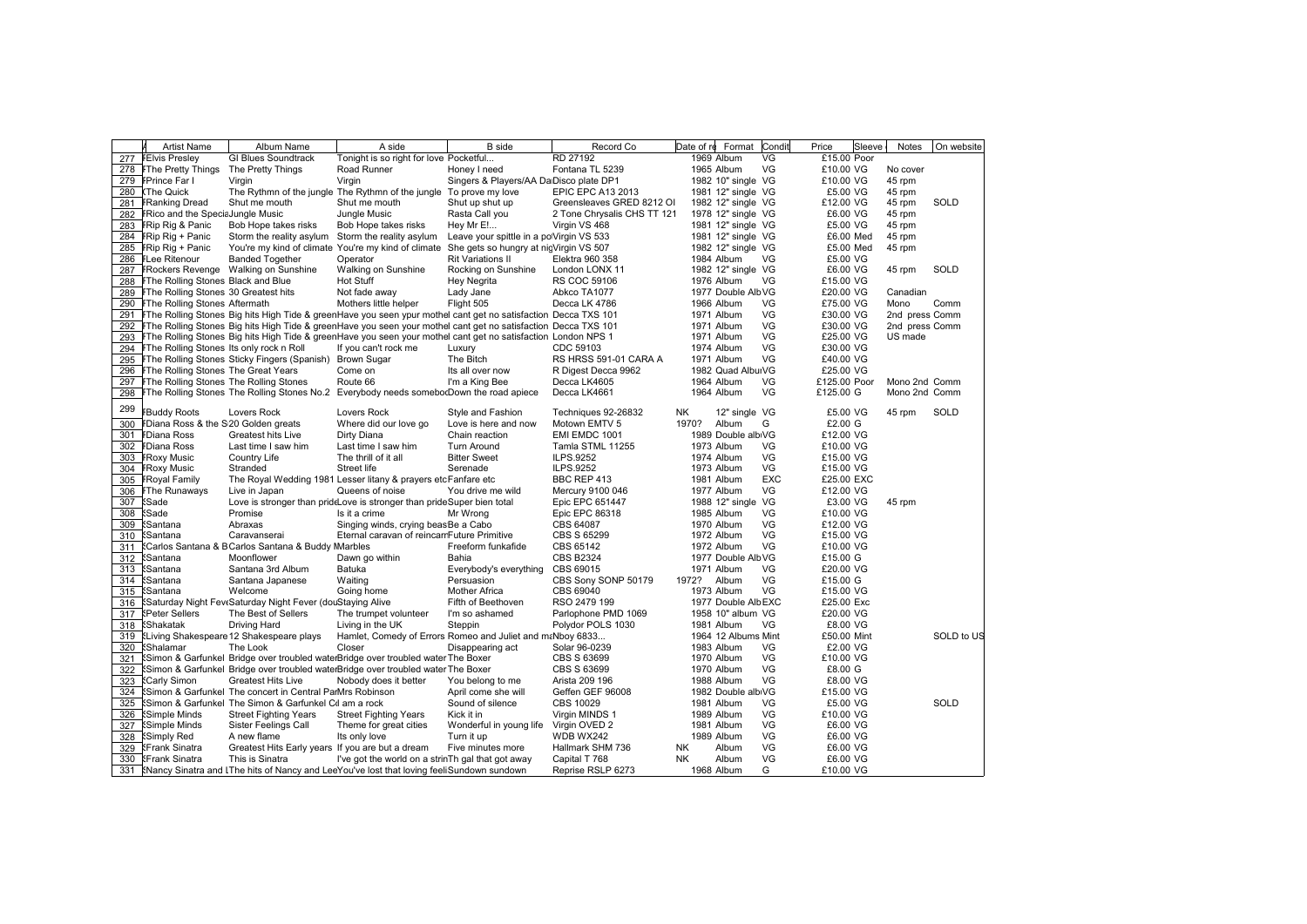|     | <b>Artist Name</b>                 | Album Name                                          | A side                                                                                              | <b>B</b> side                             | Record Co               | Date of re  | Format Condi       |            | Price      | Sleeve               | Notes                | On website  |
|-----|------------------------------------|-----------------------------------------------------|-----------------------------------------------------------------------------------------------------|-------------------------------------------|-------------------------|-------------|--------------------|------------|------------|----------------------|----------------------|-------------|
| 332 | <b>Sister Sledge</b>               | Lost in music                                       | Lost in music                                                                                       | Smile                                     | Atlantic B9718          |             | 1984 12" single VG |            | £10.00 VG  |                      | 45 rpm               |             |
| 333 | <b>SPeter Skellern</b>             | Astaire                                             | Isn't this a lovely day                                                                             | Puttin on the ritz                        | Mercury 9109 702        |             | 1979 Album         | VG         | £3.00 VG   |                      |                      |             |
| 334 | <b>Sky</b>                         | Sky                                                 | Westway                                                                                             | Where opposites meet                      | ariola AD SKY 2         |             | 1980 Album         | VG         | £6.00 VG   |                      |                      |             |
| 335 | <b>:The SOS Band</b>               | Just be good to me                                  | Just be good to me                                                                                  | Just be good to me                        | Tabu TA 3626            |             | 1983 12" single VG |            | £5.00 VG   |                      | 45 rpm               |             |
| 336 | <b>Soul II Soul</b>                | Club Classics Vol 1                                 | Keep on movin                                                                                       | Dance                                     | 10 DIX 82               |             | 1989 Album         | <b>EXC</b> | £12.00 EXC |                      |                      |             |
| 337 |                                    | The sound of music The Sound of Music OrigirPrelude |                                                                                                     | The lonely goatherd                       | <b>RCA RB6616</b>       |             | 1965 Album         | VG         | £5.00 VG   |                      |                      |             |
| 338 | <b>South Pacific</b>               | Rodgers and HammersteilOverture                     |                                                                                                     | I'm gonna wash                            | <b>RCA RB-16065</b>     |             | 1958 Album         | VG         | £5.00 Med  |                      |                      |             |
| 339 | <b>Spryrogyra</b>                  | <b>Morning Dance</b>                                | <b>Morning Dance</b>                                                                                | Heliopolis                                | Infinity INS 2003       |             | 1979 Album         | VG         | £8.00 VG   |                      |                      |             |
| 340 | <b>:Cat Stevens</b>                | Greatest hits                                       | Wild world                                                                                          | Peace train                               | Island ILPS 9310        | 1975? Album |                    | VG         | £6.00 G    |                      | All inserts          |             |
| 341 | <b>Rod Stewart</b>                 | <b>Atlantic Crossing</b>                            | I dont want to talk about it Three time loser                                                       |                                           | Riva RVLP 4             |             | 1975 Album         | VG         | £10.00 VG  |                      |                      | SOLD        |
| 342 | <b>Rod Stewart</b>                 | <b>Atlantic Crossing</b>                            | I dont want to talk about it Three time loser                                                       |                                           | Riva RVLP 4             |             | 1975 Album         | VG         | £10.00 VG  |                      |                      |             |
| 343 | <b>SDavid Stewart</b>              | Lily was here                                       | Lily was here                                                                                       | Lily was here                             | Anxious ZT 43046        |             | 1989 12" single VG |            | £5.00 VG   |                      | 45 rpm               |             |
| 344 | <b>SAI Stewart</b>                 | <b>Modern Times</b>                                 | Carol                                                                                               | Apple cider                               | CBS 32019               |             | 1975 Album         | VG         | £10.00 VG  |                      |                      |             |
| 345 | <b>Rod Stewart</b>                 |                                                     | Rock and Roll revue (BlueThe Motown Song ( with TiSweet soul Music                                  |                                           | WB WOO30TP 9362-40124-0 |             | 1991 12" single VG |            | £20.00 VG  |                      | Bluepic vinyl 45 rpm |             |
| 346 | <b>Sting</b>                       | Nothing like the sun                                | Lazurus Heart                                                                                       | History will teach us nothiAMA 6042       |                         |             | 1987 Double AlbVG  |            | £15.00 VG  |                      |                      |             |
| 347 | <b>Street Sounds</b>               | Street Sounds Edition 5                             | ט'ס'ו                                                                                               | Its over                                  | Street sounds STSND 005 |             | 1983 Album         | VG         | £8.00 VG   |                      |                      |             |
| 348 | {Barbra Streisand & A star is born |                                                     | Watch closely now                                                                                   | The woman in the moon CBS 86021           |                         |             | 1980 Album         | VG         | £8.00 VG   |                      |                      |             |
| 349 | <b>SBarbra Streisand</b>           | Barbra Streisand's GreatePeople                     |                                                                                                     | My colouring book                         | CBS S63921              |             | 1970 Album         | VG         | £5.00 VG   |                      |                      |             |
|     |                                    |                                                     |                                                                                                     |                                           |                         |             |                    |            |            |                      |                      |             |
| 350 | <b>Sarbra Streisand</b>            | Guilty                                              | Guilty                                                                                              | What kind of fool                         | CBS 86122               |             | 1980 Album         | VG         | £8.00 VG   |                      |                      |             |
| 351 | <b>Stylistics</b>                  | Best of the Sylistics                               | You make me feel brand yil'm stone in love with you AVCO 9109 003                                   |                                           |                         |             | 1976 Album         | VG         | £6.00 VG   |                      |                      |             |
| 352 | <b>EDonna Summer</b>               | Four seasons of love                                | Spring Affair                                                                                       | Autumn Changes                            | GTO GTLP 018            |             | 1976 Album         | VG         | £5.00 G    |                      |                      |             |
| 353 | <b>Supertramp</b>                  | Crisis what crisis                                  | Easy does it                                                                                        | Lady                                      | A&M PSP 4560            |             | 1975 Album         | VG         | £10.00 VG  |                      | Portugal made        |             |
| 354 | <b>Swing out Sister</b>            | Its better to travel                                | <b>Breakout</b>                                                                                     | Surrender                                 | Phonogram Out Ip 1      |             | 1987 Album         | VG         | £6.00 VG   |                      |                      |             |
| 355 | <b>Swing out Sister</b>            | Its better to travel                                | Breakout                                                                                            | Surrender                                 | Mercury Out Ip 1        |             | 1987 Album         | VG         | £10.00 VG  |                      |                      |             |
| 356 | <b>Sylvester</b>                   | <b>Mighty Real</b>                                  | Stars                                                                                               | I who have nothing                        | Fantasy FTA 3009        |             | 1979 Album         | VG         | £10.00 VG  |                      |                      |             |
| 357 | <b>Bunny Taylor</b>                | Just the way you are                                | Just the way you are                                                                                | Everyday will be like a hoGALD 001AA      |                         |             | 1979 12" single VG |            | £10.00 VG  |                      | Great                |             |
| 358 | Tha'll be the day                  | Smash hits based on film Bye Bye Love               |                                                                                                     | Tutti frutti                              | Ronco MR 2002           |             | 1973 Double albiVG |            | £15.00 VG  |                      |                      |             |
| 359 | <b>1Thin Lizzy</b>                 | <b>Bad Reputation</b>                               | Soldier of fortune                                                                                  | Dancing in the moonlight Vertigo 9102 016 |                         |             | 1977 Album         | VG         | £10.00 VG  |                      |                      | SOLD        |
|     | 360 Thin Lizzy                     | Jailbreak                                           | Jailbreak                                                                                           | The boys are back in tow Vertigo 9102 008 |                         |             | 1976 Album         | VG         | £10.00 VG  |                      |                      | SOLD        |
| 361 | <b>1Thin Lizzy</b>                 | Johnny the Fox                                      | Johnny                                                                                              | Johnny the fox meets Vertigo 9102 012     |                         |             | 1976 Album         | VG         | £10.00 VG  |                      |                      | SOLD        |
| 362 | <b>ILinval Thompson</b>            | Poor people                                         | Poor people                                                                                         | Reggae Dub                                | A1 Records A1004        |             | 1981 12" single VG |            |            | £6.00 No slee 45 rpm |                      | SOLD        |
| 363 | <b>Thompson Twins</b>              | In the name of love                                 | In the name of love                                                                                 | In the beginning                          | T records TEE124        |             | 1982 12" single VG |            |            | £6.00 Med            | 45 rpm               |             |
| 364 | <b>Thompson Twins</b>              | Runaway                                             | Runaway                                                                                             | Bouncing                                  | T records TEE125        |             | 1982 12" single VG |            | £6.00 Med  |                      | 45 rpm               |             |
| 365 | <b>Thompson Twins</b>              | Love on your side                                   | Love on your side                                                                                   | Love on your side                         | Arista ARIST 12504      |             | 1983 12" single VG |            | £5.00 VG   |                      | 45 rpm               |             |
| 366 | <b>Harry Thumann</b>               | Underwater                                          | Underwater                                                                                          | Underwater                                | Uniwave W12017          |             | 1980 12" single VG |            | £5.00 VG   |                      | 33 rpm               |             |
| 367 | Tin Machine (BowitThe Metal Men    |                                                     | Amazed                                                                                              | The farmer                                | MMLP012                 |             | 1989 Album         | VG         | £15.00 VG  |                      |                      | Not sure wh |
| 368 | Tin Machine (BowitTin Machine 1    |                                                     | Heavens in here                                                                                     | Amazing                                   | EMI MTLS 1044           |             | 1989 Album         | VG         | £15.00 VG  |                      |                      | Comm SOL    |
| 369 | Top of the Pops                    |                                                     | Top of the Pops various alTop of the Pops various allTop of the Pops various aHallmark SHM numerous |                                           |                         | 1970s       | 9 Albums VG        |            | £5 each    | VG                   |                      |             |
| 370 | lU <sub>2</sub>                    | Desire                                              | Desire                                                                                              | Desire remix                              | <b>Island 12 IS 400</b> |             | 1988 Album         | VG         | £8.00 VG   |                      |                      |             |
| 371 | <b>LUFO</b>                        | Obsessions                                          | Only you can rock me                                                                                | Hot n ready                               | Chrysalis CDL 1182      |             | 1978 Album         | VG         | £5.00 VG   |                      |                      |             |
| 372 | <b>IUltravox</b>                   | Quartet                                             | Reap the wild wind                                                                                  | Visions in blue                           | Chrysalis CDL 1894      |             | 1982 Album         | VG         | £5.00 VG   |                      | Inserts              |             |
|     |                                    |                                                     |                                                                                                     |                                           |                         |             |                    |            |            |                      |                      |             |
| 373 | \Wah!                              |                                                     | You can't put your arms arYou can't put your arms arrThe year of decision                           |                                           | Eternal X 9880T         |             | 1983 12" single VG |            | £3.00 VG   |                      | 45 rpm               |             |
| 374 | <b>Rick Wakeman</b>                |                                                     | Journey to the centre of thJourney to the centre of thJourney to the centre of tIA&M AMLH 63621     |                                           |                         |             | 1974 Album         | VG         | £15.00 VG  |                      |                      |             |
| 375 | <b>Joe Walsh</b>                   | The best of Joe Walsh                               | Turn to stone                                                                                       | Meadows                                   | ABC Records AA 1083     |             | 1978 Album         | VG         | £15.00 VG  |                      |                      |             |
| 376 | <b><i>Neff Wayne</i></b>           | Musical of War of the worlThe eve of the war        |                                                                                                     | The Red Weed                              | CBS 85337               |             | 1978 Album         | VG         | £12.00 VG  |                      |                      |             |
| 377 | <b>Weather Report</b>              | <b>Black Market</b>                                 | <b>Black Market</b>                                                                                 | <b>Elegant People</b>                     | CBS S 81325             |             | 1976 Album         | VG         | £12.00 VG  |                      |                      |             |
| 378 | Weather Report                     | Domino Theory                                       | Can it be done                                                                                      | Predator                                  | CBS 25839               |             | 1984 Album         | VG         | £10.00 VG  |                      |                      |             |
| 379 | Weather Report                     | Heavy weather                                       | Birdland                                                                                            | Rumba Mama                                | CBS 81775               |             | 1977 Album         | VG         | £10.00 VG  |                      |                      |             |
| 380 | <b>West Side Story</b>             | A new musical                                       | Jet song                                                                                            | Tonight                                   | Philips BBL 7277        |             | 1957 Album         | VG         | £8.00 VG   |                      |                      |             |
| 381 | Wham                               | Bad boys                                            | Bad boys                                                                                            | Bad boys                                  | Intervision TA3143      |             | 1983 12" single VG |            | £5.00 VG   |                      | 45 rpm               |             |
| 382 | Barry White & Love Grand Gala      |                                                     | Never never gonna give yolt may be winter outside Philips 6830 169                                  |                                           |                         |             | 1973 Album         | VG         | £8.00 VG   |                      |                      |             |
| 383 | <b>\Barry White</b>                | Greatest hits                                       | What am I gonna do with yNever never goona give y20th century BTH 8000                              |                                           |                         |             | 1975 Album         | VG         | £6.00 VG   |                      |                      |             |
| 384 | Whitesnake                         | Ready and willing                                   | Fool for your loving                                                                                | Ain't gonna cry anymore UAG 30302         |                         |             | 1980 Album         | VG         | £8.00 VG   |                      |                      |             |
| 385 | <b>\Kim Wilde</b>                  | Kim Wilde                                           | Water on glass                                                                                      | Chequered love                            | RAK SRAK 544            |             | 1981 Album         | VG         | £3.00 VG   |                      |                      |             |
|     |                                    |                                                     |                                                                                                     |                                           |                         |             |                    | VG         | £6.00 VG   |                      |                      |             |
| 386 | <b>Andy Williams</b>               | <b>Greatest Hits</b>                                | <b>Born Free</b>                                                                                    | Almost there                              | CBS 63920               | <b>NK</b>   | Album              |            |            |                      |                      |             |